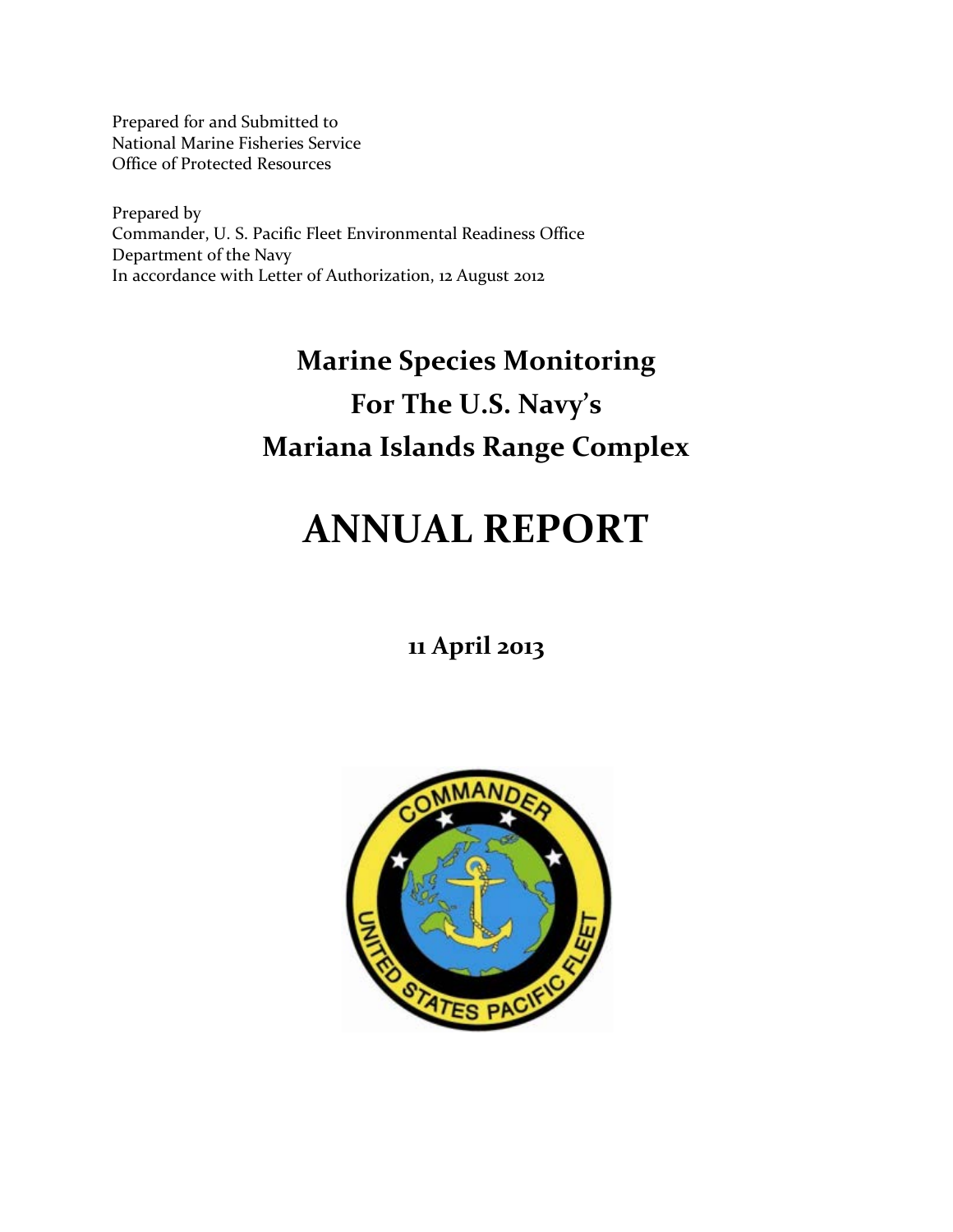Citation for this report is as follows:

DoN 2013. Marine Species Monitoring for the U.S. Navy's Mariana Island Range Complex - Annual Report. 11 April 2013. Department of the Navy, Commander, U.S. Pacific Fleet. Author: Julie Rivers

Appendices were prepared by HDR/EOC and NMFS/Pacific Islands Fisheries Science Center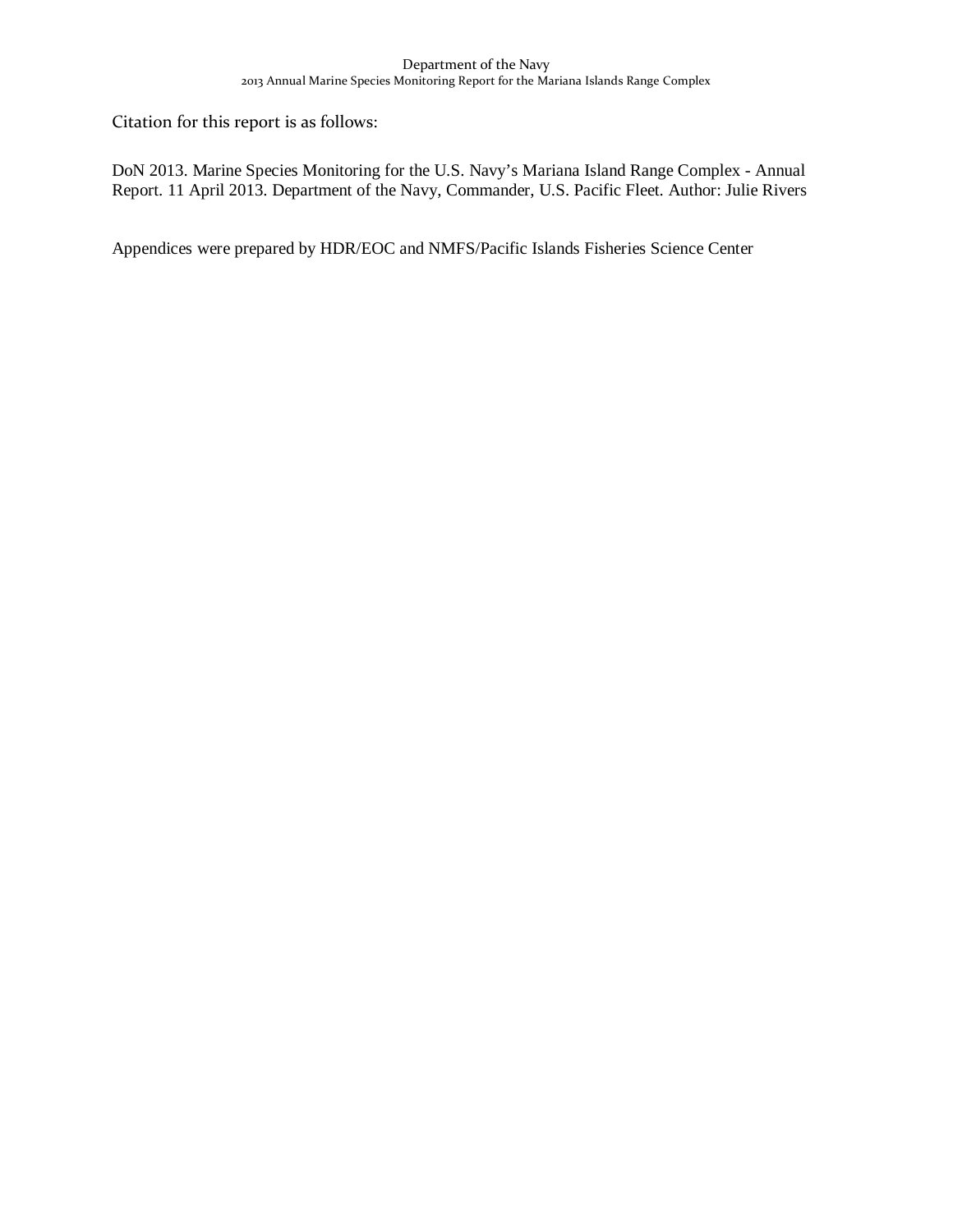### **TABLE OF CONTENTS**

| Appendices |
|------------|

### **LIST OF TABLES** (not including Appendices)

| Table 1 - 2012 - 2015 monitoring commitments for the Mariana Islands Range Complex3 |  |
|-------------------------------------------------------------------------------------|--|
|                                                                                     |  |
|                                                                                     |  |

### **LIST OF FIGURES** (not including Appendices)

| Figure 1 - Distribution of the 2012 summer survey sightings and search effort across depth profiles5 |  |
|------------------------------------------------------------------------------------------------------|--|
|                                                                                                      |  |
|                                                                                                      |  |
|                                                                                                      |  |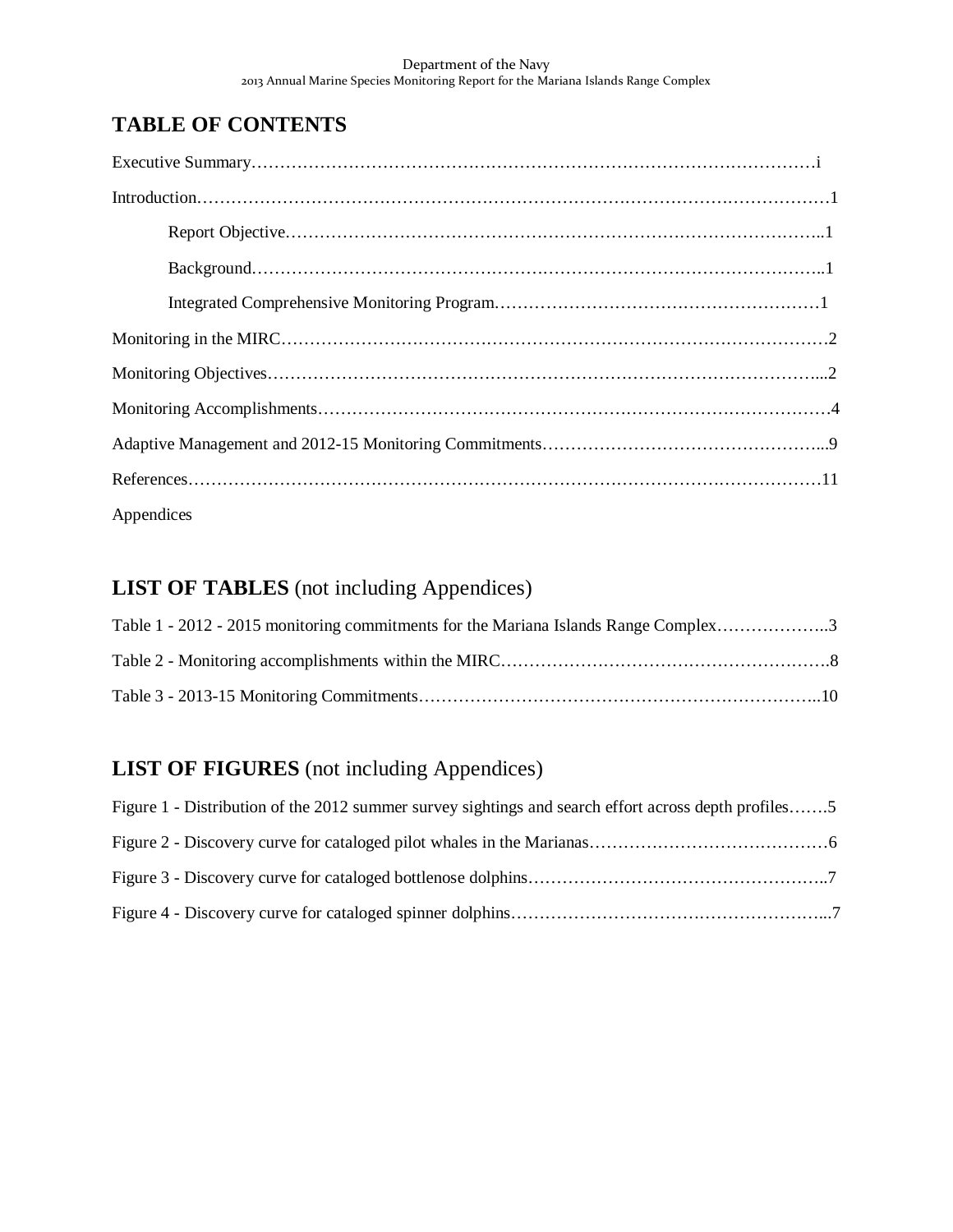## **EXECUTIVE SUMMARY**

This report presents data gathered in support of the U. S. Navy's (Navy) Mariana Islands Range Complex (MIRC) Marine Species Monitoring Plan (DoN 2012) from 12 Februrary 2012 through 12 February 2013.

The Navy uses the MIRC for at-sea training, as described in the MIRC Environmental Impact Statement (EIS) (DoN 2010a). In support of the continuation of training described in the MIRC EIS and the five-year Final Rule (NMFS 2010a), NMFS issued an Letter of Authorization (LOA) (NMFS 2012a) and a Biological Opinion (BO) (NMFS 2012b) to the Commander, U.S. Pacific Fleet (CPF) in August of 2012. The Final Rule, LOA and BO require the Navy to implement marine species monitoring as described in annual monitoring plans.

The data collection period for monitoring and reporting was not specifically stated in the MIRC Final Rule as it was for other range complexes. In order to provide enough time to collect, compile, and validate the range data prior to the 15 April annual report submission date, a data cutoff date of 12 February has been implemented by the Navy.

Monitoring included visual surveys, photoidentification and deployment of passive acoustic monitoring devices. Surveys will continue throughout the remainder of the fiscal year along with the addition of biopsy and tagging as outlined in the Monitoring Plan. Monitoring for the next annual period will retain the same components and overall level of effort with a few clarifying edits to the 2014 and 2015 goals in the 2013-2015 Monitoring plan (**Table 3**).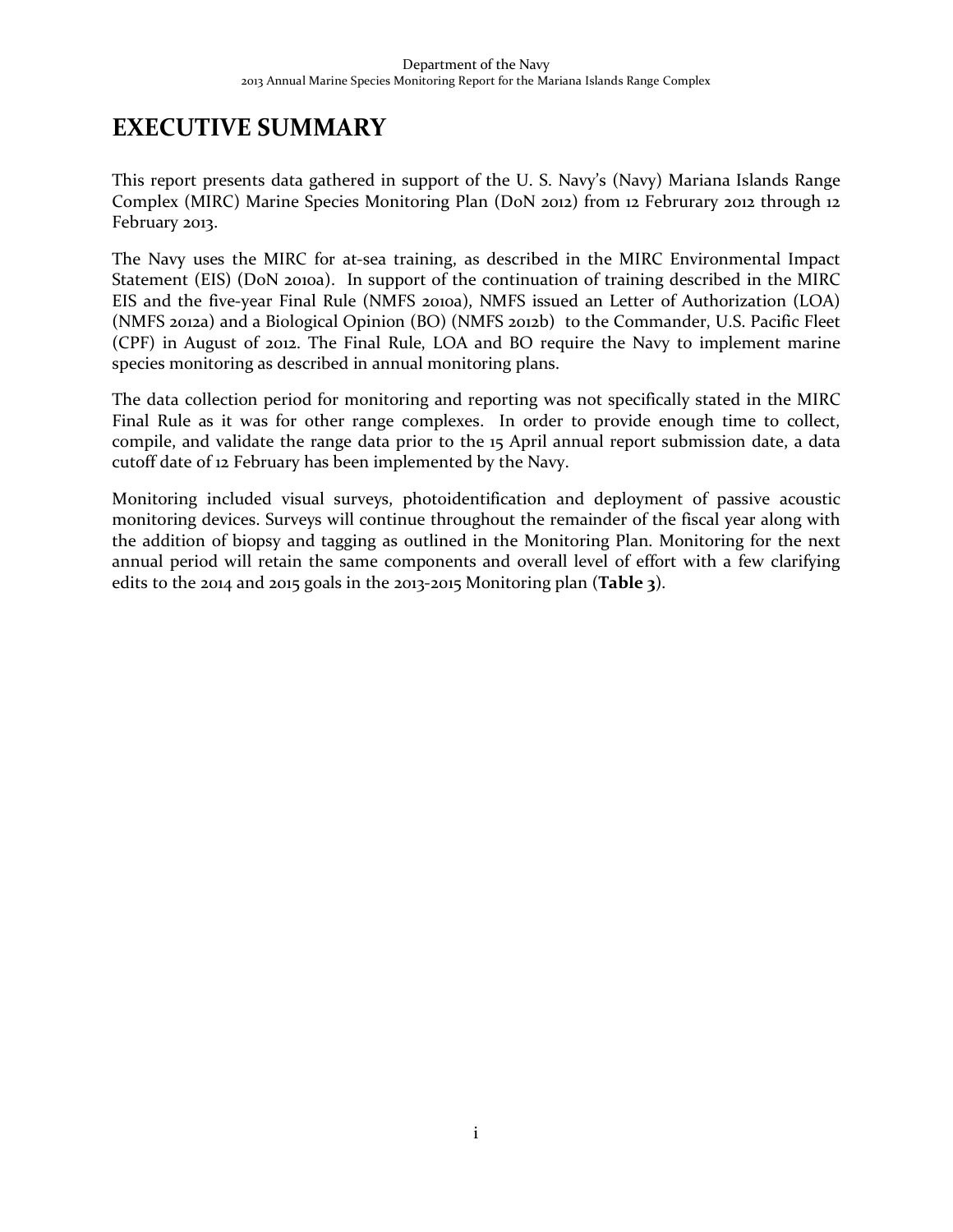## **INTRODUCTION**

### **Report Objective**

This report has two main objectives:

- Present data and results from the Navy-funded marine species monitoring conducted in the Mariana Islands Range Complex from 12 February 2012 to 12 February 2013.
- Provide any revisions to the Navy's 2013-2015 Monitoring Plan.

### **Background**

The Navy developed the 2012-2015 Mariana Islands Range Complex (MIRC) Monitoring Plan (DoN 2012) to provide marine species monitoring as required under the Marine Mammal Protection Act (MMPA) of 1972 and the Endangered Species Act (ESA) of 1973. A request for a Letter of Authorization (LOA) must include the suggested means of accomplishing the necessary monitoring and reporting that will result in increased knowledge of the species and of the level of taking or effects to populations of marine mammals that are expected to be present. While the ESA itself does not have a specific monitoring requirement, recent biological opinions issued by NMFS have included terms and conditions that require the Navy to implement a monitoring program.

The 2009 draft MIRC Monitoring Plan (submitted to NMFS in September 2009) outlined study questions—similar to those in other range complex monitoring plans—directed at data gathering to determine if there are any adverse effects from Navy training. Field methods proposed in the plan were (1) passive acoustic monitoring, (2) marine mammal observers aboard Navy vessels, (3) near shore visual observers, and (4) collaboration with NMFS during an oceanographic survey. NMFS released the Draft MIRC Monitoring Plan to the public as part of the MMPA Proposed Rule review process; NMFS then provided verbal and e-mail feedback to the Navy based upon this review. NMFS feedback suggested that although the Navy conducted a four month line-transect survey in 2007 (DoN 2007), the MIRC, unlike other range complexes, is a region where limited data from systematic surveys for marine mammals and sea turtles exist. Therefore, NMFS recommended that the Navy revise the monitoring plan to augment the limited distribution and abundance data for MIRC region.

The Navy incorporated recommendations from NMFS and the public into the 2010 final MIRC Marine Species Monitoring Plan (DoN 2010b). The overall objective of the plan was revised from exercise monitoring to gathering field data that will enable the Navy and NMFS to better understand the distribution and abundance of marine mammals and sea turtles in the MIRC. Methods that were implemented from 2010 through 2012 were (1) analysis of the Mariana Islands Sea Turtle and Cetacean Survey (MISTCS) acoustic data, (2) passive acoustic monitoring and (3) visual surveys.

In 2011, the Navy convened a Scientific Advisory Group to assess the Navy's range complex monitoring plans and provide recommendations for improving them. Subsequently, the Navy solicited more range-specific input from researchers that have conducted field work in the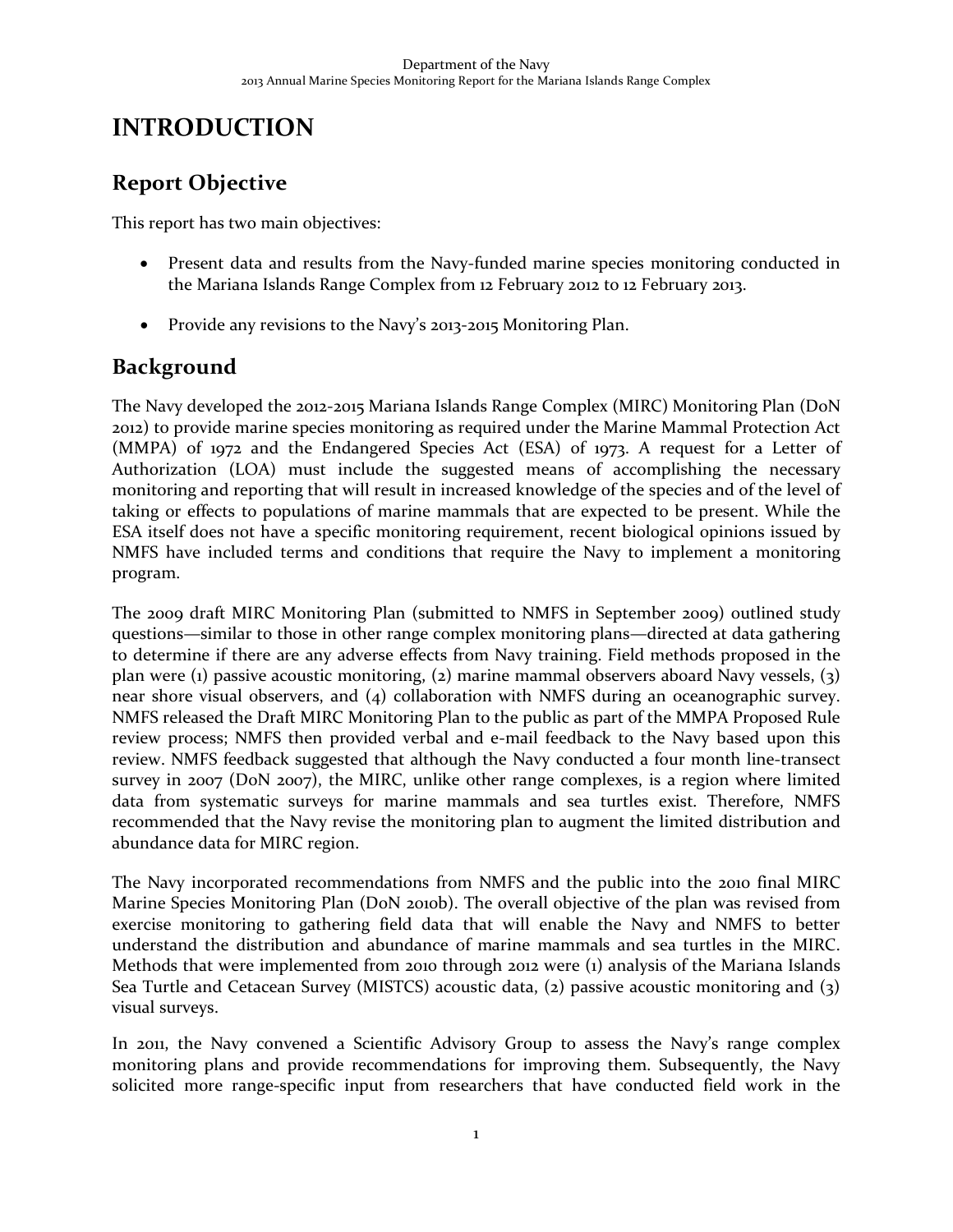Mariana Islands and Hawaii. This input was used by Navy biologists to build the revised 2012-15 Monitoring Plan implemented this last annual period.

### **Integrated Comprehensive Monitoring Program**

The Integrated Comprehensive Monitoring Program (ICMP) provides the overarching framework for coordination of the U.S. Navy monitoring program. It has been discussed in detail within earlier MIRC annual marine species monitoring reports (DoN 2010b, 2011, 2012).

OPNAV (N45) is responsible for maintaining and updating the ICMP, as necessary, reflecting the results of future regulatory agency rulemaking, adaptive management reviews, best available science, improved assessment methodologies, and more effective protective measures. This is done in consultation with Navy technical experts, Fleet Commanders, and Echelon II Commands as appropriate. The last update was completed in December 2010 (DoN 2010c).

### **MONITORING IN THE MIRC**

Prior monitoring efforts have been discussed in earlier reports and publications (DoN 2010b, 2011, 2012 and Fulling et al 2011). Field efforts increased considerably from 2010 to present after the completion of the MIRC EIS/OEIS (2010a) and issuance of the Letter of Authorization (LOA) and Biological Opinion (BiOp) (NMFS 2010b and c).

### **Monitoring Objectives**

The 2012-2015 MIRC monitoring plan (DoN 2012) was designed for continuation of field efforts to augment the limited distribution and abundance data for marine mammal and sea turtles in the region. **Table 1** shows the monitoring goals established in 2012 for this reporting period (DoN 2012). Note that since the table is outlined by fiscal year, some of the FY13 commitments have been accomplished already and some will be completed during the rest of the fiscal year.

Results of the monitoring are helping to build the scientific baseline for this region as well as support the Navy's next phase of environmental compliance documents.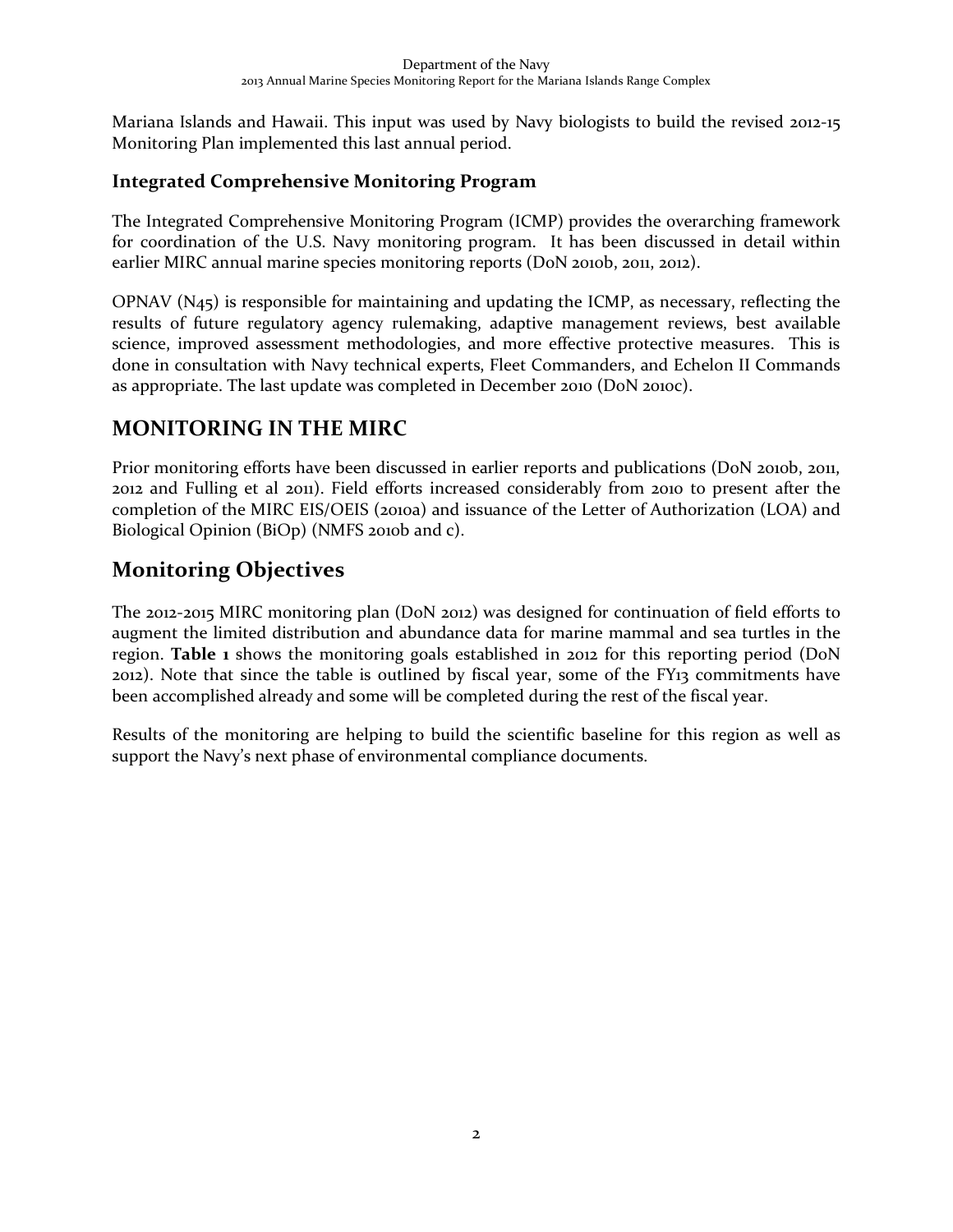### Table 1 – 2012-2015 Monitoring Commitments as outlined in DoN 2012 (note: FY13 partially complete)

|                                                              | <b>FY10</b>                                                                                                                                                                                                                                         |                                  | <b>FY11</b>                                                                                                                                                                                                                                                                                                                    |                                  | <b>FY12</b>                                                                                                                                                                                                                                                                                                                    |     | <b>FY13</b>                                                                                                                                                                                                                                                                         |                            | <b>FY14</b>                                                                                                                                                                                                                                                           |     | FY15                                                                                                                                             |
|--------------------------------------------------------------|-----------------------------------------------------------------------------------------------------------------------------------------------------------------------------------------------------------------------------------------------------|----------------------------------|--------------------------------------------------------------------------------------------------------------------------------------------------------------------------------------------------------------------------------------------------------------------------------------------------------------------------------|----------------------------------|--------------------------------------------------------------------------------------------------------------------------------------------------------------------------------------------------------------------------------------------------------------------------------------------------------------------------------|-----|-------------------------------------------------------------------------------------------------------------------------------------------------------------------------------------------------------------------------------------------------------------------------------------|----------------------------|-----------------------------------------------------------------------------------------------------------------------------------------------------------------------------------------------------------------------------------------------------------------------|-----|--------------------------------------------------------------------------------------------------------------------------------------------------|
| <b>Passive</b><br><b>Acoustic</b><br><b>Monitoring</b>       |                                                                                                                                                                                                                                                     |                                  | - Deploy four passive<br>acoustic monitoring devices<br>around the Mariana Islands<br>that are capable of gathering<br>data throughout the year.<br>- Analyze existing acoustic<br>data set which was collected<br>during Navy's 2007 MISTCS<br>survey.                                                                        |                                  | - Deploy four passive<br>acoustic monitoring devices<br>around the Mariana Islands<br>that are capable of gathering<br>data throughout the year.<br>- Analyze data from 4 PAM<br>devices deployed in FY12                                                                                                                      |     | - Deploy PAM devices in the<br>Mariana Islands that are<br>capable of gathering data<br>throughout the year.<br>- Opportunistically collect<br>acoustic recordings with a<br>dipping hydrophone during<br>visual survey effort.<br>- Analyze data from PAM<br>devices (in progress) |                            | - Deploy PAM devices in the<br>Mariana Islands that are<br>capable of gathering data<br>throughout the year.<br>- Opportunistically collect<br>acoustic recordings with a<br>dipping hydrophone during<br>visual survey effort.<br>- Analyze data from PAM<br>devices |     | Opportunistically collect<br>acoustic recordings with a<br>dipping hydrophone during<br>visual survey effort.                                    |
| <b>Visual Surveys</b>                                        | - Small boat surveys<br>around Guam, Tinian<br>and Saipan.<br>- Visual observations<br>using marine species<br>observers aboard<br>NMFS/PIFSC<br>oceanographic survey<br>in the Region, as well<br>as during transits<br>between Hawaii and<br>Guam | ADAPTIVE MANAGEMENT REVIEW (AMR) | Conduct summer and winter<br>visual surveys using a small<br>boat and/or airplane around<br>Guam, Tinian, Rota and<br>Saipan in cooperation with<br>NMFS and/or DAWR. Visual<br>surveys would integrate<br>methods such as photo ID<br>that provide data that can be<br>used for distribution and<br>abundance. 45 days total. | $\simeq$<br>$\overline{z}$<br>K. | Conduct summer and winter<br>visual surveys using a small<br>boat and/or airplane around<br>Guam, Tinian, Rota and<br>Saipan in cooperation with<br>NMFS and/or DAWR. Visual<br>surveys would integrate<br>methods such as photo ID<br>that provide data that can be<br>used for distribution and<br>abundance. 45 days total. | AMR | Conduct non-random, non-<br>systematic visual survey or<br>shore based surveys at any<br>time of the year.                                                                                                                                                                          | $\simeq$<br>$\overline{M}$ | Conduct non-random, non-<br>systematic visual survey or<br>shore-based surveys at any<br>time of the year.                                                                                                                                                            | AMR | Conduct non-random, non-<br>systematic visual survey or<br>shore-based surveys at any<br>time of the year.                                       |
| <b>Biopsy</b>                                                |                                                                                                                                                                                                                                                     |                                  |                                                                                                                                                                                                                                                                                                                                |                                  |                                                                                                                                                                                                                                                                                                                                |     | Purchase biopsy supplies to<br>support biopsy attempts.<br>Archive (preserve, extract<br>DNA, sex) biopsy samples.                                                                                                                                                                  |                            | Purchase biopsy supplies to<br>support biopsy attempts.<br>Archive (preserve, extract<br>DNA, sex) biopsy samples.                                                                                                                                                    |     | Purchase biopsy supplies to<br>support biopsy attempts.<br>Archive (preserve, extract<br>DNA, sex) biopsy samples.                               |
| <b>Satellite</b><br>tagging                                  |                                                                                                                                                                                                                                                     |                                  |                                                                                                                                                                                                                                                                                                                                |                                  |                                                                                                                                                                                                                                                                                                                                |     | - Purchase satellite tags to<br>support tagging attempts<br>during visual surveys.<br>- Analyze data from satellite<br>tags.                                                                                                                                                        |                            | - Purchase satellite tags to<br>support tagging attempts<br>during visual surveys and/or<br>- Analyze data from satellite<br>tags.                                                                                                                                    |     | - Purchase satellite tags to<br>support tagging attempts<br>during visual surveys and/or<br>- Analyze data from satellite<br>tags.               |
| Photo-ID and<br>mark-<br>recapture<br>abundance<br>estimates |                                                                                                                                                                                                                                                     |                                  |                                                                                                                                                                                                                                                                                                                                |                                  |                                                                                                                                                                                                                                                                                                                                |     |                                                                                                                                                                                                                                                                                     |                            |                                                                                                                                                                                                                                                                       |     | Mark-recapture abundance<br>estimate analysis for<br>species with the highest<br>likelihood of generating a<br>statistically significant result. |
| Sea turtle<br>distribution<br>and density                    |                                                                                                                                                                                                                                                     |                                  |                                                                                                                                                                                                                                                                                                                                |                                  |                                                                                                                                                                                                                                                                                                                                |     | Either line transect diving<br>surveys or sea turtle tags<br>along with analysis                                                                                                                                                                                                    |                            | Either line transect diving<br>surveys or sea turtle tags<br>along with analysis                                                                                                                                                                                      |     | Either line transect diving<br>surveys or sea turtle tags<br>along with analysis                                                                 |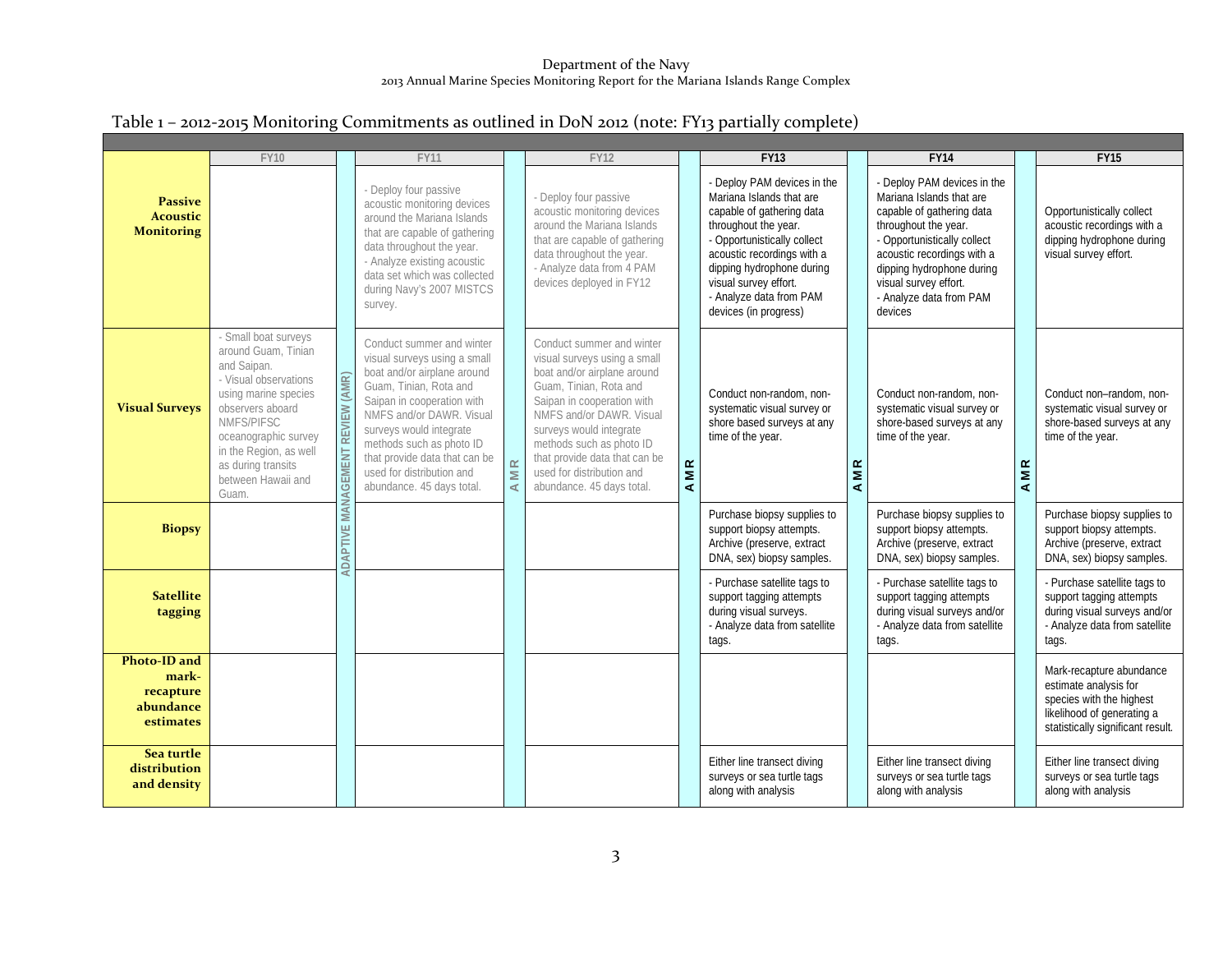### **Monitoring Accomplishments**

Accomplishments from February 2012 through February 2013 are summarized in narrative form below as well as in **Table 2**.

#### **Vessel Surveys:**

Small boat surveys were conducted in winter and summer with the goal of obtaining observations of seasonal migrants as well as year round odontocetes. Winter effort continued to be challenging due to high swells and high Beaufort sea states.

As in prior years, surveys resulted in zero baleen whales observations, in contrast to the MISTCS results where baleen whales were observed regularly. This may be due to the difference in survey platforms (small vessel versus large vessel), the distance offshore that small vessels can safely survey or something anomalous (e.g., oceanographic conditions, sea surface temperature, etc.) in 2007. The Navy is looking forward to the potential for the PAM data analysis to provide more insight into the occurrence of baleen whales.

- $\triangleright$  Summer visual survey highlights (full report in Appendix A):
	- Survey teams conducted 31 days of non-systematic visual surveys from small boats for marine mammals and sea turtles around the islands of Guam, Rota, Saipan, Aguijan and Tinian. 1 day of survey was lost due to rough weather conditions. The surveys covered 3,492 km (1,886 nm) of trackline over 228 hours on-effort. **Figure 1** displays the distribution of depths surveyed and where cetaceans were observed.
	- 39 cetacean and 51 sea turtle sightings occurred. Sightings that were identified to species included green and hawksbill sea turtles, bottlenose, pan-tropical spotted, and spinner dolphins and short-finned pilot whales. Unidentified beaked whales (*Mesoplodon* and *Ziphiid*) were also observed.
	- CNMI: The sightings per unit effort (SPUE) was 1.01 sightings/100 km. The SPUE for Rota was 1.18 sightings/100 km. The SPUE rate for Saipan, Tinian, and Aguijan was 0.96 sightings/100 km of effort.
	- Guam: The SPUE was 1.28 sightings/100 km of effort.
- $\triangleright$  Winter visual survey highlights (full report in Appendix B)
	- Survey teams conducted 31 days of non-systematic visual surveys from small boats for marine mammals and sea turtles around the islands of Guam and Saipan. 3 days of survey were lost due to rough weather conditions. Over 70% of the survey was conducted in a Beaufort sea state of 4 to 5.
	- 21 hydrophone recordings were obtained.
	- The surveys covered 359 nm (664 km) of trackline over 80 hours on effort.
	- 10 cetacean and 6 sea turtle sightings occurred during the surveys. Sightings that were identified to species included green sea turtles, bottlenose, pan-tropical spotted, and spinner dolphins; melon-headed, sperm and short-finned pilot whales.
	- The SPUE was 13 sightings/100 hr or 2 sightings/100 km.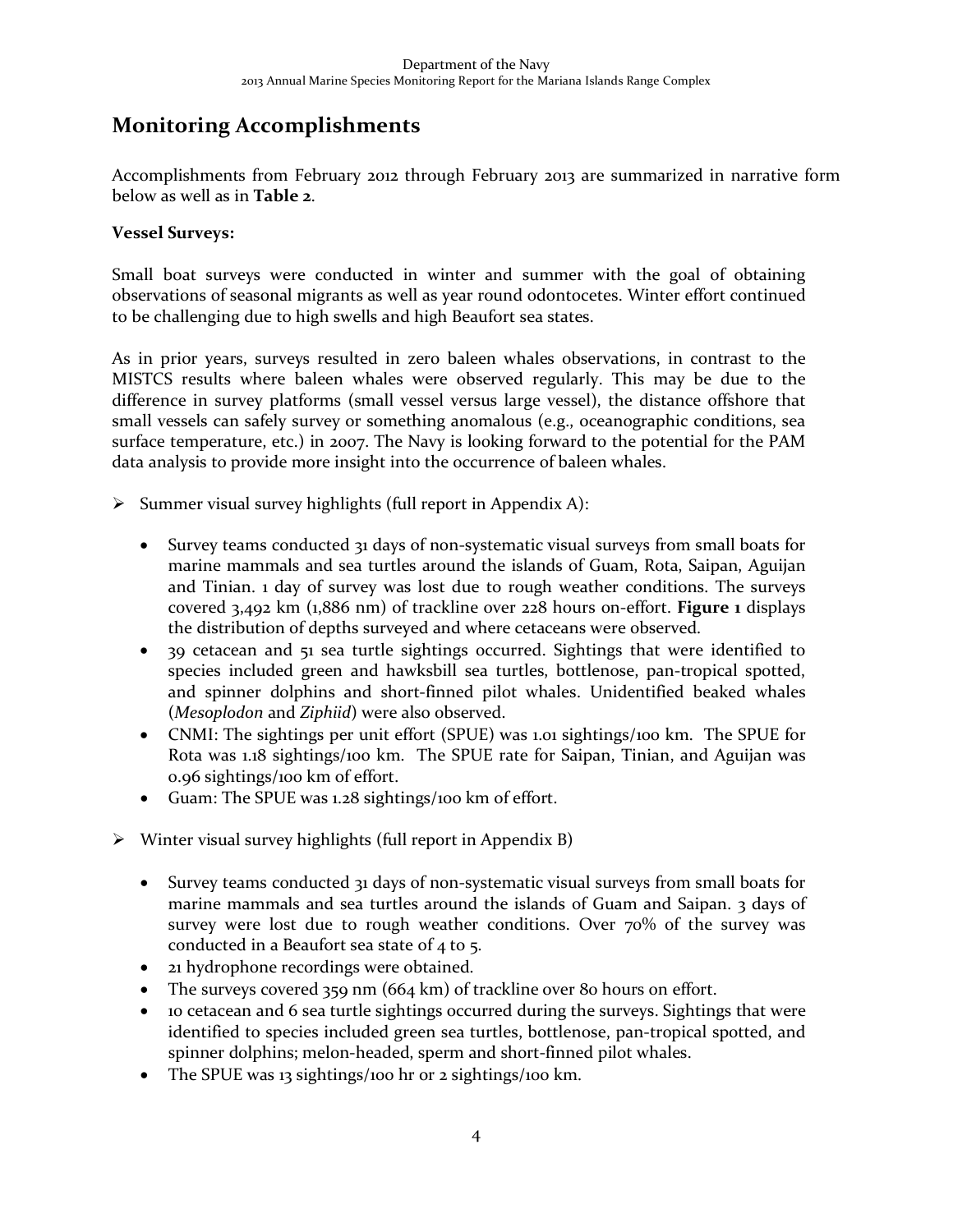Department of the Navy 2013 Annual Marine Species Monitoring Report for the Mariana Islands Range Complex



Figure 1. Distribution of the 2012 summer survey sightings and search effort across depth profiles divided into 100 m interval depth bins. Guam total on-effort hours = 90.82. CNMI total on-effort hours = 137.32. Rota total on-effort hours = 29.75. Saipan-Tinian-Aguijan total on-effort hours = 107.57. [Source: Hill et al 2013 (Appendix A)]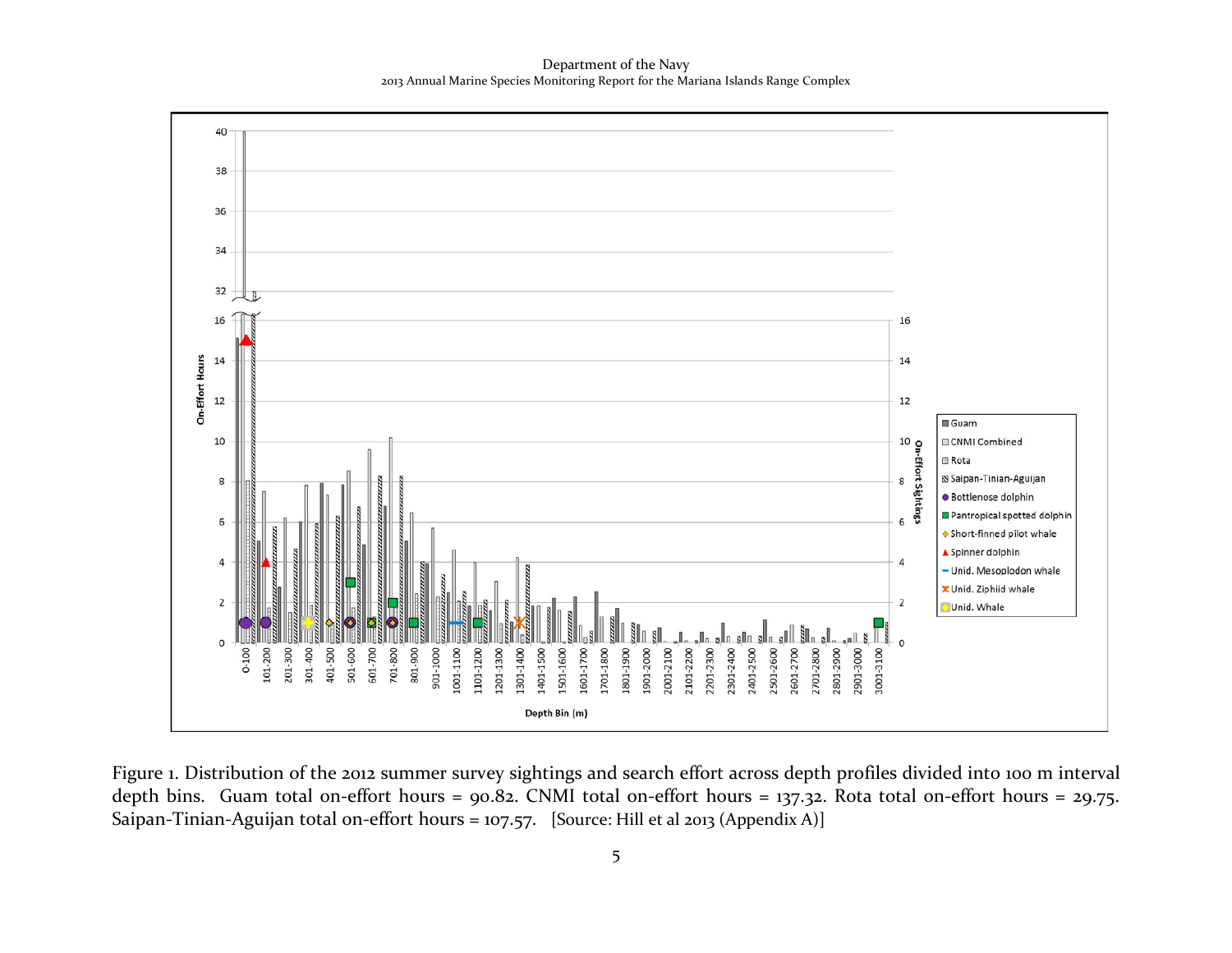#### **Photo identification** (see Appendix A for additional information)

Photographs collected from marine mammals during the visual surveys can be used, over time, to build a catalog of individuals within a population. Individuals are identified by distinguishing features such as the pattern on the underside of the flukes (tail) or markings on the dorsal fins. Photo-identification (ID) mark-recapture studies represent the best opportunity for evaluating the abundance of small populations, as opposed to standard linetransect methods. Photo-ID and mark-recapture methodologies can be used to examine residency and movement of individuals and groups. It can also be used to generate "discovery curves" which can be used as a means for estimating abundance.

- Photo analysis of marine mammal photos taken by PIFSC and HDR from 2010-2012 began in June 2012 to create species-specific individual photo-ID catalogs.
- Photo-ID catalogs for short-finned pilot whales, spinner dolphins, and bottlenose dolphins have been created. **Figures 2, 3 and 4** demonstrate some of the initial output of the analysis.
- So far it is clear from the initial photo-ID analysis that individuals of the three cataloged species are moving between islands. With only a few years of photo data, it is unlikely that all of the distinct individuals have been cataloged for any of the three species in which catalogs have been created so far. Given the range of movements between the lower Mariana Islands, it is possible that individuals are moving farther up the chain of islands and that there is a larger population of individuals contributing to the groups encountered during these surveys.



Figure 2. Discovery curve for cataloged pilot whales in the Marianas and the cumulative number of sightings of those individuals during the study period (2010-2012). [source: Hill et al 2012 (Appendix A)]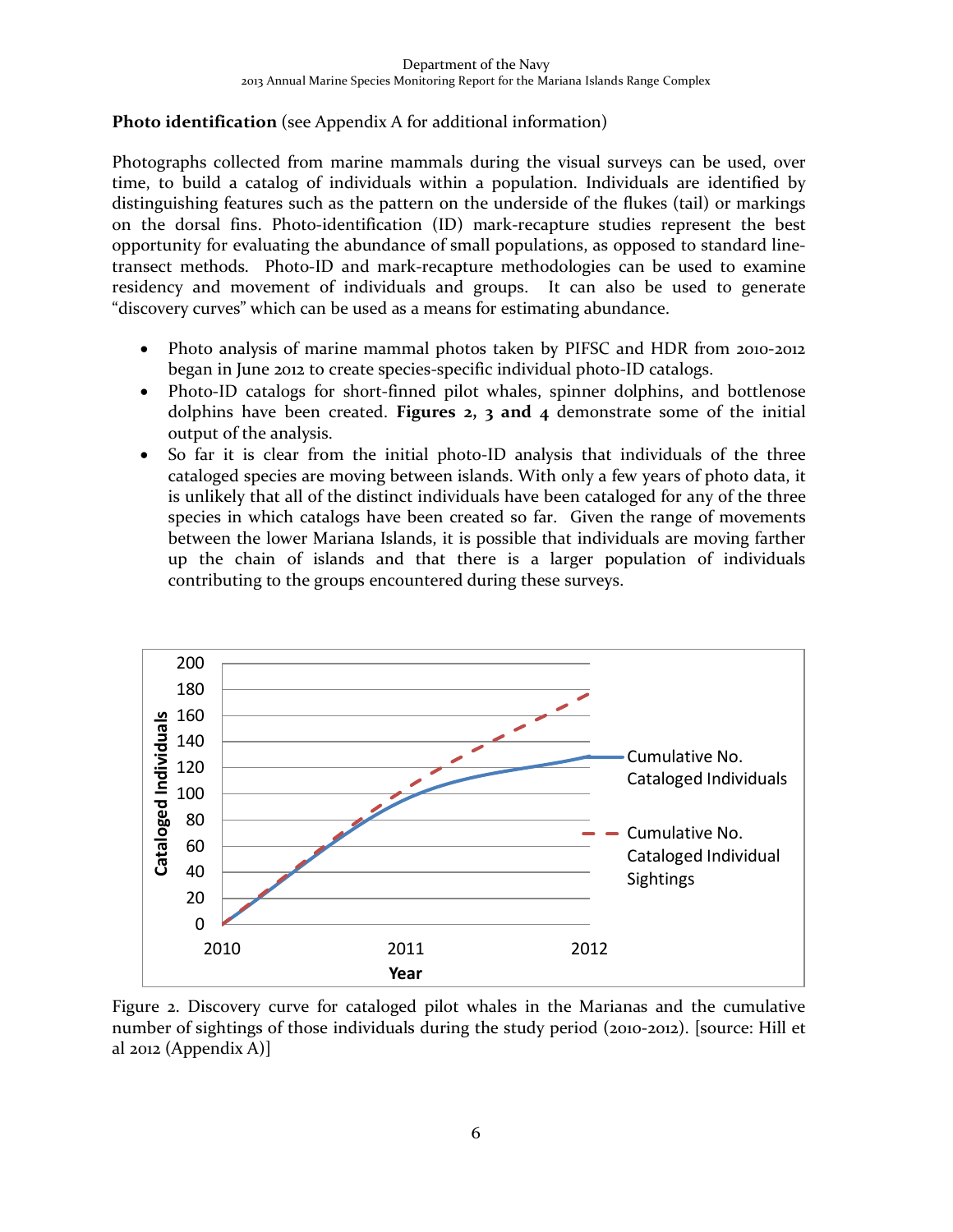Department of the Navy 2013 Annual Marine Species Monitoring Report for the Mariana Islands Range Complex



Figure 3. Discovery curve for cataloged bottlenose dolphins in the Marianas and the cumulative number of sightings of those individuals during the study period (2010-2012). [source: Hill et al 2012 (Appendix A)]



Figure 4. Discovery curve for cataloged spinner dolphins in CNMI and the cumulative number of sightings of those individuals during the study period (2010-2012). [source: Hill et al 2012 (Appendix A)]

#### **Passive Acoustic Monitoring**

Four Ecological Acoustic Recorded (EAR) buoys were re-deployed in April 2012 – two off Guam, one off Saipan and one off Tinian. One was lost but the remaining three were retrieved in January 2013. Devices were not redployed at this time as we are awaiting the data analysis results to inform future methods.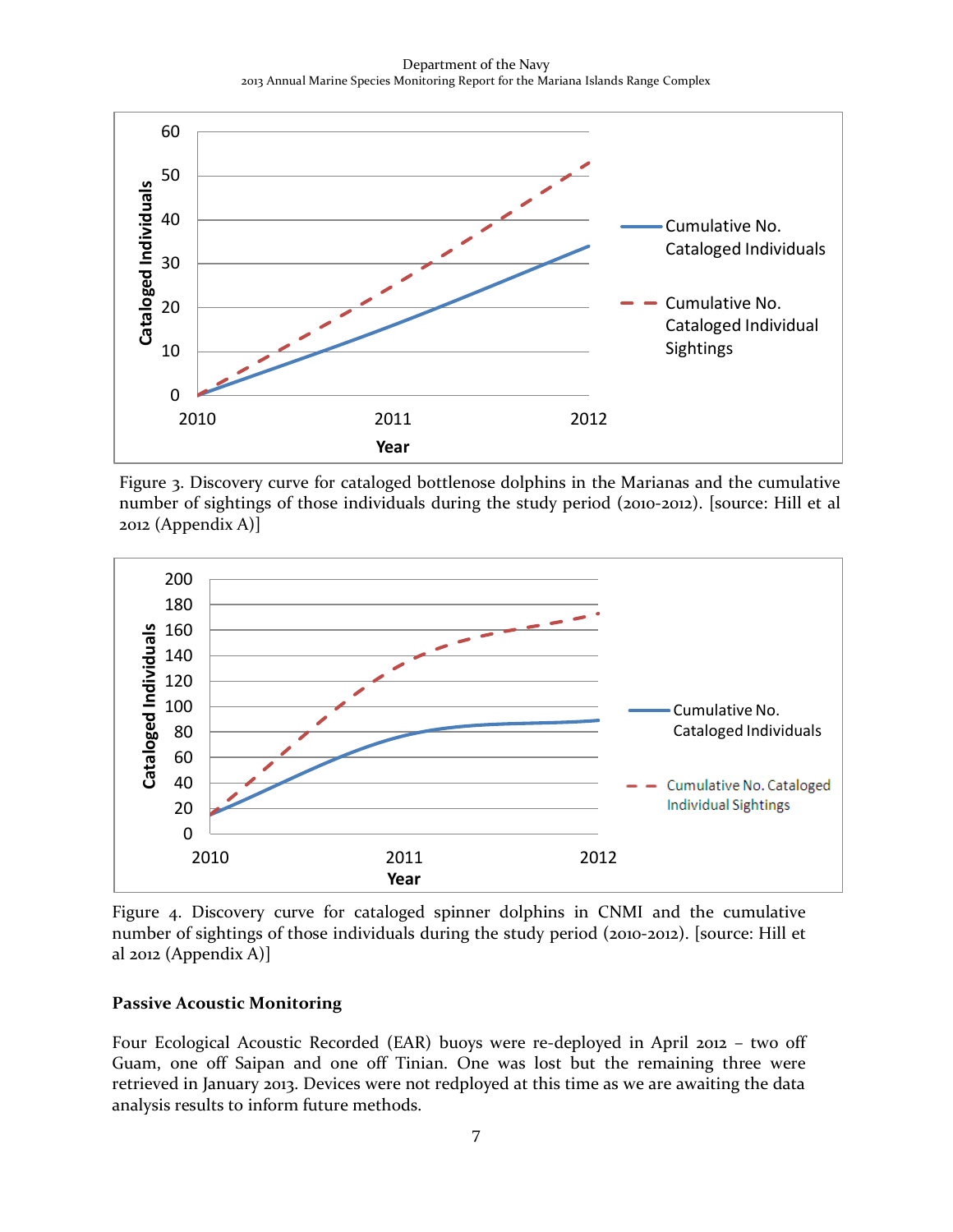### **Table 2. U.S. Navy-funded marine mammal monitoring accomplishments within the Mariana Islands Range Complex through 12 February 2013**

| <b>Field Method</b>                                    | <b>Monitoring Commitment</b>                                                                                                                                                                                                                                                                     | <b>Total accomplished</b>                                                                                                                                                                                                                                                                                 |  |  |  |  |  |
|--------------------------------------------------------|--------------------------------------------------------------------------------------------------------------------------------------------------------------------------------------------------------------------------------------------------------------------------------------------------|-----------------------------------------------------------------------------------------------------------------------------------------------------------------------------------------------------------------------------------------------------------------------------------------------------------|--|--|--|--|--|
| <b>Passive</b><br><b>Acoustic</b><br><b>Monitoring</b> | Deploy four passive acoustic monitoring<br>devices around the Mariana Islands that<br>are capable of gathering data throughout<br>the year.<br>collect<br>Opportunistically<br>acoustic<br>recordings with a dipping hydrophone<br>during visual survey effort.<br>Analyze data from PAM devices | Deploy four passive acoustic monitoring<br>devices around the Mariana Islands that<br>are capable of gathering data throughout<br>the year.<br>Opportunistically<br>collected<br>acoustic<br>recordings with a dipping hydrophone<br>during visual survey effort<br>Derive strategy for PAM data analysis |  |  |  |  |  |
| <b>Visual surveys</b>                                  | Conduct non-random, non-systematic<br>visual survey or shore based surveys at<br>any time of the year.                                                                                                                                                                                           | Conducted non-random, non-systematic<br>visual survey or shore based surveys<br>around Guam, Tinian, Rota, Aguijan and<br>Saipan.                                                                                                                                                                         |  |  |  |  |  |
| <b>Biopsy</b>                                          | Purchase biopsy supplies to support<br>attempts. Archive (preserve,<br>biopsy<br>extract DNA, sex) biopsy samples                                                                                                                                                                                | NMFS is conducting the small boat<br>surveys this year and already had enough<br>biopsy supplies. Therefore, instead of<br>purchasing more supplies, Navy funded<br>collection of biopsy samples during visual<br>surveys and analysis of archived samples.                                               |  |  |  |  |  |
| <b>Satellite</b><br>tagging                            | Purchase satellite tags to support tagging<br>attempts during visual surveys. Analyze<br>data from satellite tags                                                                                                                                                                                | Tags were purchased and will be used<br>during summer survey. There is not any<br>data to analyze yet.                                                                                                                                                                                                    |  |  |  |  |  |
| <b>Photo ID</b>                                        | n/a                                                                                                                                                                                                                                                                                              | Funded NMFS to catalog all photos<br>collected from 2010 to present. Catalogs<br>have been created for the three most<br>commonly observed species.                                                                                                                                                       |  |  |  |  |  |
| Sea turtle<br>distribution<br>and density              | Either line transect diving surveys or sea<br>turtle tags along with analysis                                                                                                                                                                                                                    | Not accomplished as of this writing - will<br>be done during the later part of FY13.                                                                                                                                                                                                                      |  |  |  |  |  |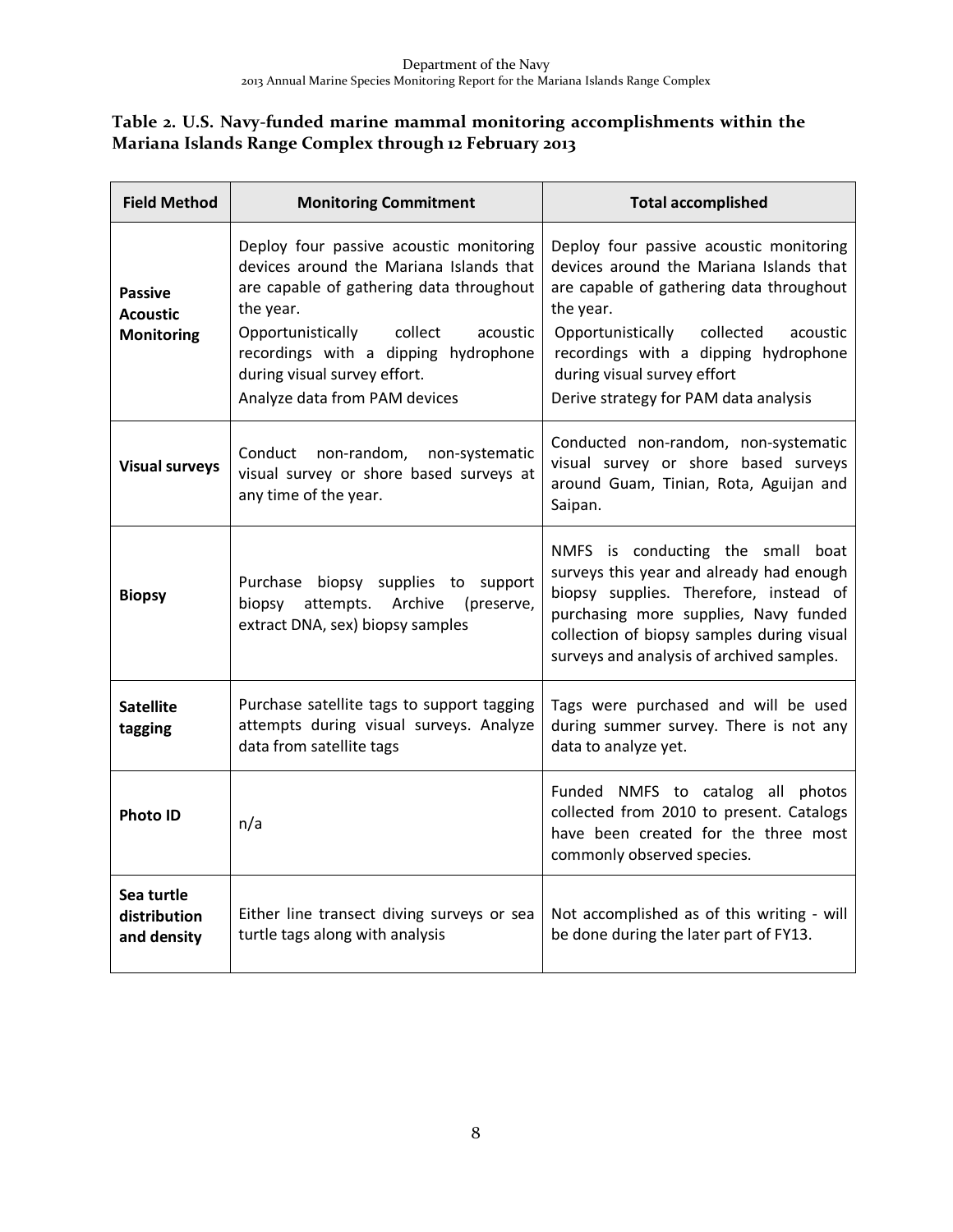## **ADAPTIVE MANAGEMENT AND YEARLY MONITORING COMMITMENTS**

### **MIRC ADAPTIVE MANAGEMENT AND 2013-15 MONITORING COMMITMENTS**

Background was provided in prior year's annual reports (DoN 2010b, 2011, 2012) and the reader is encouraged to review thosedocuments for details.

**Table 3** provides monitoring goals for late 2013 through 2015. Goals for 2014-2015 slightly revised as a result of lessons learned this reporting year.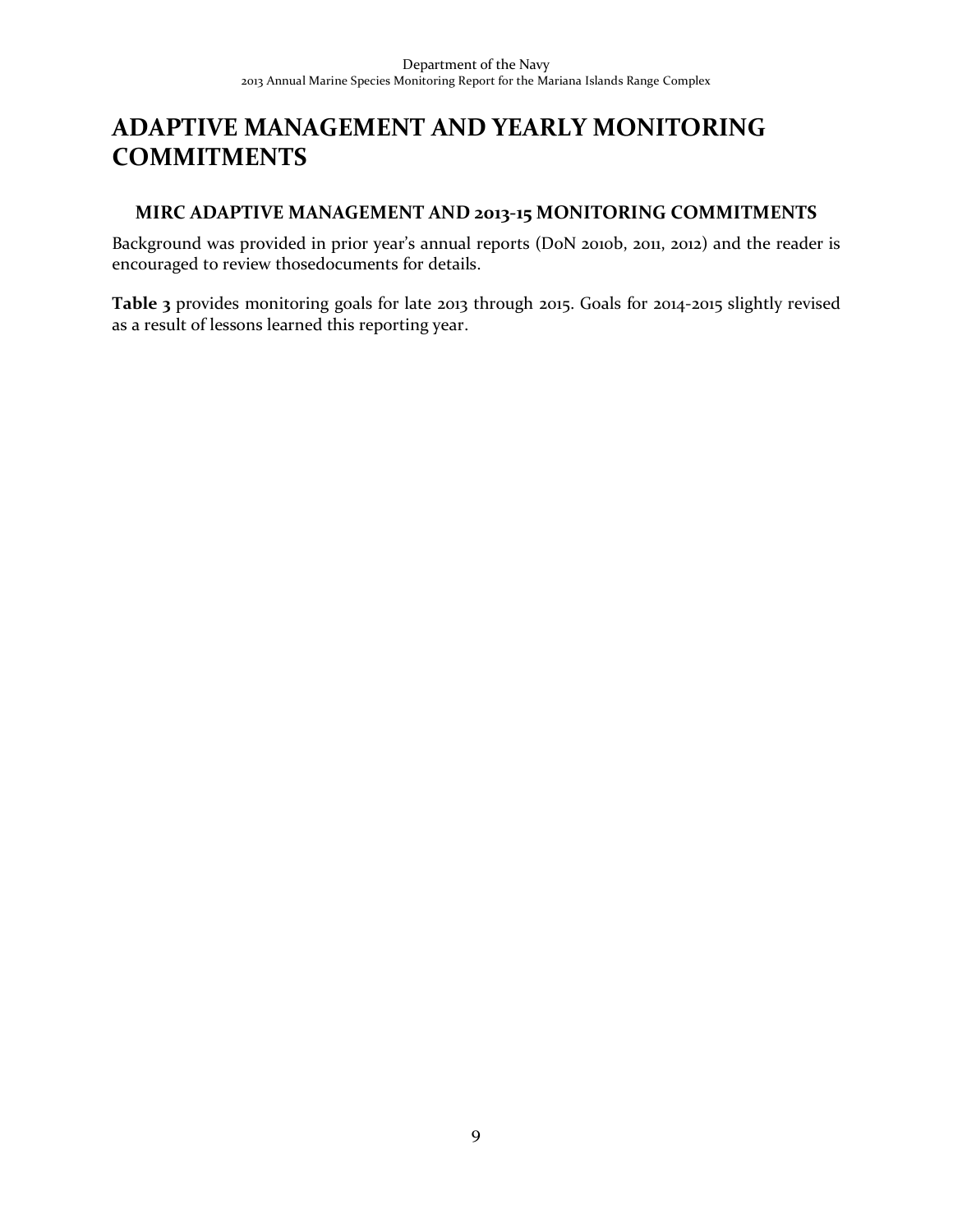### Table 3 – Monitoring commitments for late 2013-2015, fiscal years 2014-2015 revised from DoN 2012

|                                                              | <b>FY10</b>                                                                                                                                                                                                                                          |                         | <b>FY11</b>                                                                                                                                                                                                                                                                                                                    |           | <b>FY12</b>                                                                                                                                                                                                                                                                                                                    |            | (Remainder of) FY13                                                                                                                      |                | FY14                                                                                                                                                                                                  |    | FY15                                                                                                                                                                                                                                                   |
|--------------------------------------------------------------|------------------------------------------------------------------------------------------------------------------------------------------------------------------------------------------------------------------------------------------------------|-------------------------|--------------------------------------------------------------------------------------------------------------------------------------------------------------------------------------------------------------------------------------------------------------------------------------------------------------------------------|-----------|--------------------------------------------------------------------------------------------------------------------------------------------------------------------------------------------------------------------------------------------------------------------------------------------------------------------------------|------------|------------------------------------------------------------------------------------------------------------------------------------------|----------------|-------------------------------------------------------------------------------------------------------------------------------------------------------------------------------------------------------|----|--------------------------------------------------------------------------------------------------------------------------------------------------------------------------------------------------------------------------------------------------------|
| <b>Passive</b><br><b>Acoustic</b><br><b>Monitoring</b>       |                                                                                                                                                                                                                                                      |                         | - Deploy four passive<br>acoustic monitoring devices<br>around the Mariana Islands<br>that are capable of gathering<br>data throughout the year.<br>- Analyze existing acoustic<br>data set which was collected<br>during Navy's 2007 MISTCS<br>survey.                                                                        |           | - Deploy four passive<br>acoustic monitoring devices<br>around the Mariana Islands<br>that are capable of gathering<br>data throughout the year.<br>- Analyze data from 4 PAM<br>devices deployed in FY12                                                                                                                      |            | Opportunistically collect<br>acoustic recordings with a<br>dipping hydrophone during<br>visual survey effort.<br>- Analyze acoustic data |                | - Collect acoustic data using<br>PAM devices<br>- Opportunistically collect<br>acoustic recordings with a<br>dipping hydrophone during<br>visual survey effort.<br>- Analyze data from PAM<br>devices |    | - Opportunistically collect<br>acoustic recordings with a<br>dipping hydrophone during<br>visual survey effort.<br>- Continue to analyze and<br>remaining acoustic data                                                                                |
| <b>Visual Surveys</b>                                        | - Small boat surveys<br>around Guam, Tinian<br>and Saipan.<br>- Visual observations<br>using marine species<br>observers aboard<br>NMFS/PIFSC<br>oceanographic survey<br>in the Region, as well<br>as during transits<br>between Hawaii and<br>Guam. | MANAGEMENT REVIEW (AMR) | Conduct summer and winter<br>visual surveys using a small<br>boat and/or airplane around<br>Guam, Tinian, Rota and<br>Saipan in cooperation with<br>NMFS and/or DAWR, Visual<br>surveys would integrate<br>methods such as photo ID<br>that provide data that can be<br>used for distribution and<br>abundance. 45 days total. | <b>MR</b> | Conduct summer and winter<br>visual surveys using a small<br>boat and/or airplane around<br>Guam, Tinian, Rota and<br>Saipan in cooperation with<br>NMFS and/or DAWR. Visual<br>surveys would integrate<br>methods such as photo ID<br>that provide data that can be<br>used for distribution and<br>abundance. 45 days total. | <b>AMR</b> | Conduct non-random, non-<br>systematic visual survey or<br>shore based surveys at any<br>time of the year.                               | $\mathbf{M}$ R | Conduct non-random, non-<br>systematic visual survey or<br>shore-based surveys at any<br>time of the year.                                                                                            | MR | Conduct non-random, non-<br>systematic visual survey or<br>shore-based surveys at any<br>time of the year.                                                                                                                                             |
| <b>Biopsy</b>                                                |                                                                                                                                                                                                                                                      |                         |                                                                                                                                                                                                                                                                                                                                | ∢         |                                                                                                                                                                                                                                                                                                                                |            | Archive (preserve, extract<br>DNA, sex) biopsy samples.                                                                                  | ∢              | Combination of purchasing<br>biopsy supplies, collecting<br>biopsy samples, archiving<br>them and analyzing them.                                                                                     | ⋖  | Combination of purchasing<br>biopsy supplies, collecting<br>biopsy samples, archiving<br>them and analyzing them.                                                                                                                                      |
| <b>Satellite</b><br>tagging                                  |                                                                                                                                                                                                                                                      | ADAPTIVE                |                                                                                                                                                                                                                                                                                                                                |           |                                                                                                                                                                                                                                                                                                                                |            | Purchase, deploy tags and<br>analyze satellite tag data                                                                                  |                | Purchase, deploy and<br>analyze satellite tag data                                                                                                                                                    |    | Purchase, deploy and<br>analyze satellite tag data                                                                                                                                                                                                     |
| Photo-ID and<br>mark-<br>recapture<br>abundance<br>estimates |                                                                                                                                                                                                                                                      |                         |                                                                                                                                                                                                                                                                                                                                |           |                                                                                                                                                                                                                                                                                                                                |            |                                                                                                                                          |                | Continue to catalog<br>photographs obtained<br>during visual surveys                                                                                                                                  |    | Continue to catalog<br>photographs obtained<br>during visual surveys<br>and/or conduct meta-<br>analysis of survey data<br>which may include mark-<br>recapture abundance<br>estimates or other analyses<br>likely to result in significant<br>results |
| Sea turtle<br>distribution<br>and density                    |                                                                                                                                                                                                                                                      |                         |                                                                                                                                                                                                                                                                                                                                |           |                                                                                                                                                                                                                                                                                                                                |            | Either line transect diving<br>surveys or sea turtle tags<br>along with analysis                                                         |                | Either line transect diving<br>surveys or sea turtle tags<br>along with analysis                                                                                                                      |    | Either line transect diving<br>surveys or sea turtle tags<br>along with analysis                                                                                                                                                                       |